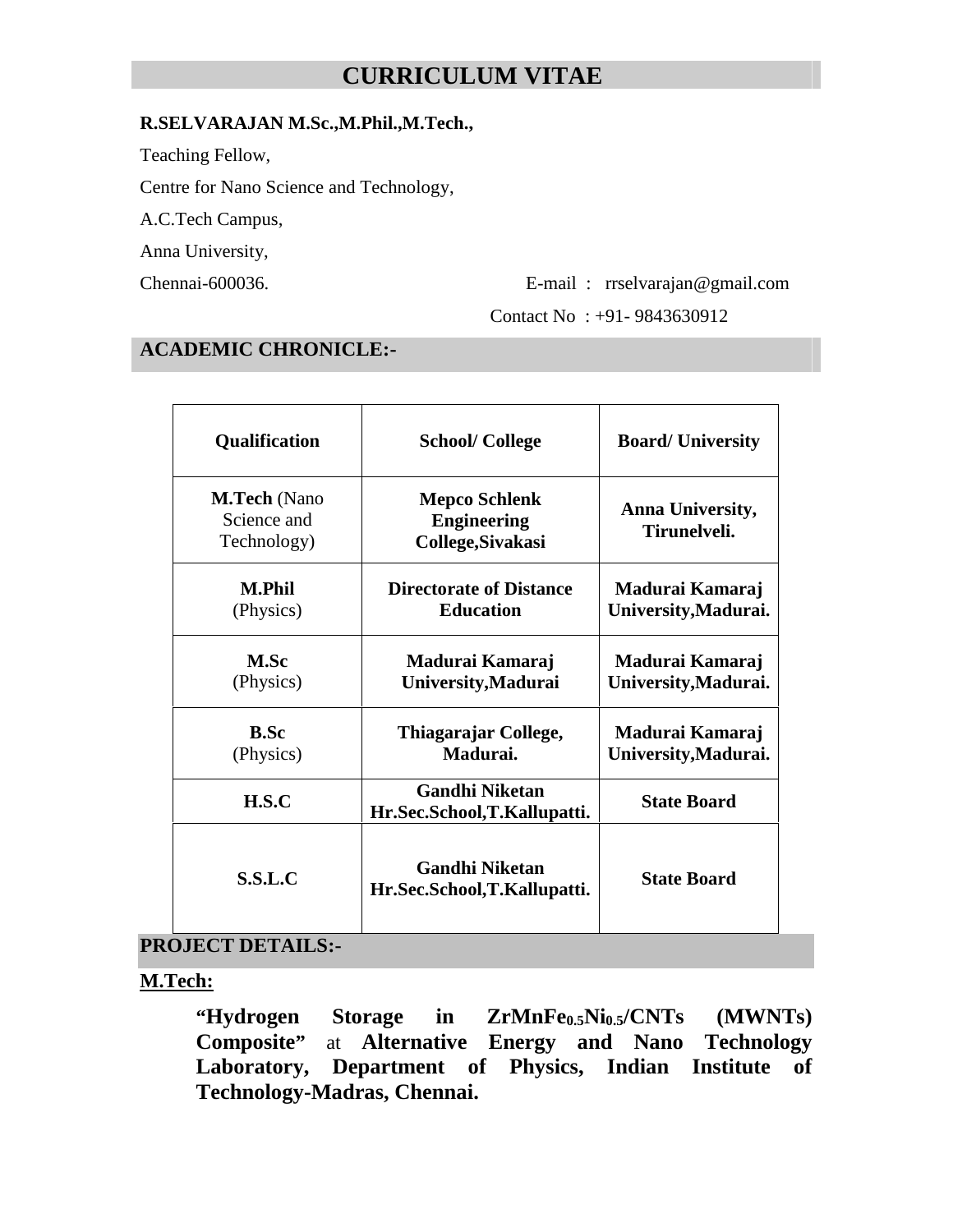### **M.Phil:**

**"Synthesis and characterization of Carbon Nanotubes (CNT) by Chemical Vapor Deposition(CVD) method"** at **Alternative Energy and Nano Technology Laboratory, Department of Physics, Indian Institute of Technology-Madras, Chennai.**

### **M.Sc:**

**"Determination of the time period of the oscillation of the simple pendulum using 8085 microprocessor"** at **Department of Laser Studies, School of Physics, Madurai Kamaraj University, Madurai.**

#### **TECHNICAL SOFTWARE KNOWLEDGE:-**

Materials Studio, Matlab, Matlab/Simulink, Origin,

### **RESEARCH EXPERIENCE:**

Worked as a **PROJECT ASSOCIATE** in **ALTERNATIVE ENERGY AND NANO TECHNOLOGY LABORATORY (AENL), NANO FUNCTIONAL MATERIALS TECHNOLOGY CENTRE (NFMTC), DEPARTMENT OF PHYSICS, INDIAN INSTITUTE OF TECHNOLOGY- MADRAS(IIT-MADRAS), CHENNAI** from **NOVEMBER-2009 to JUNE- 2012.**

### **TEACHING EXPERIENCE:**

- Working as a **TEACHING ASSISTANT** in **CENTRE FOR NANOSCIENCE AND TECHNOLOGY, ANNA UNIVERSITY, CHENNAI** from 02.07.2012 to till date.
- $\triangleright$  Taking class for B.Tech and M.Tech degree course.
- Assisted B.Tech, M.Sc and M.Tech students in performing Lab experiments and project.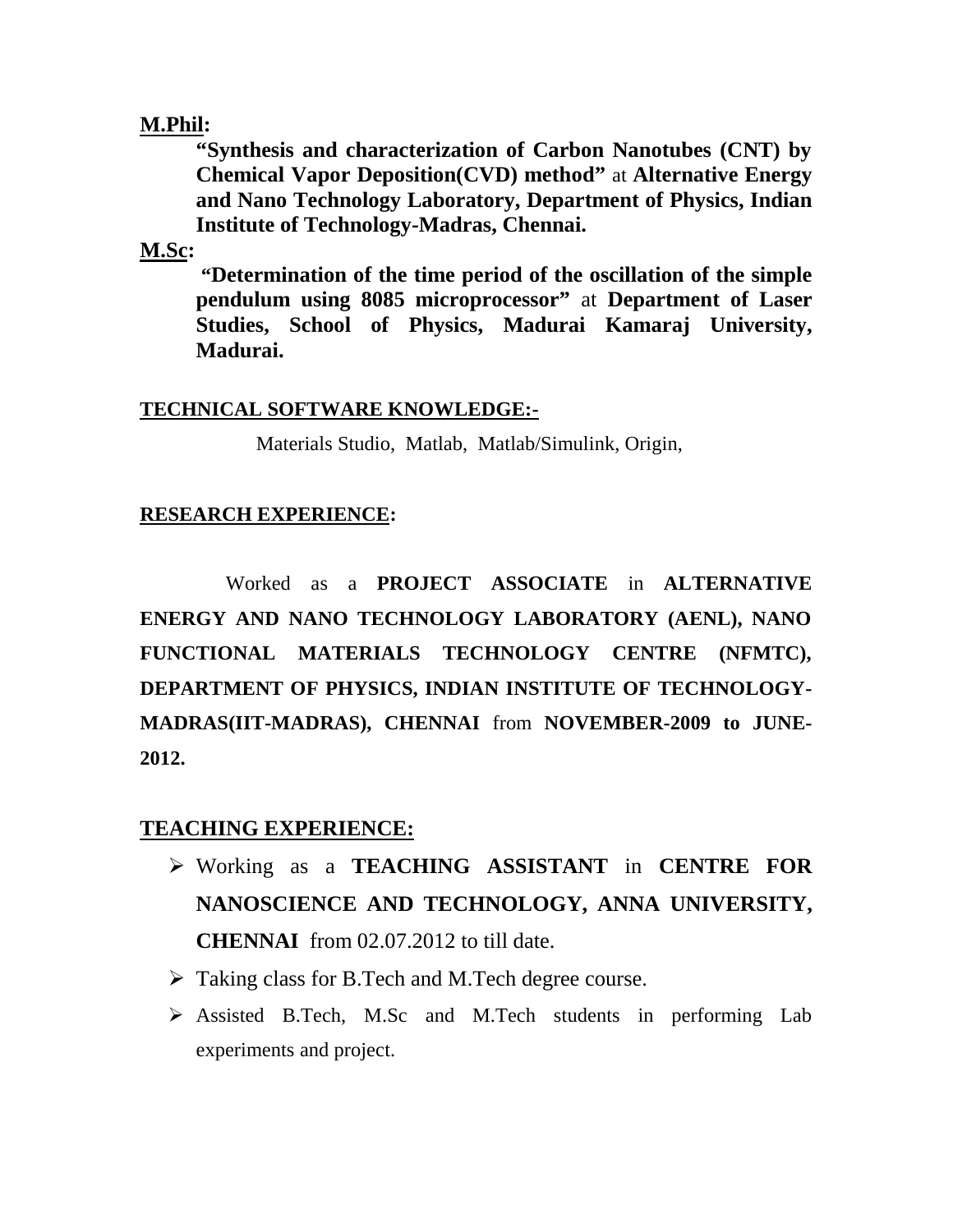#### **RESEARCH WORK:**

- > SYNTHESIS OF DIFFERENT CARBON NANOTUBES (Single wall, Multi wall, Double wall, and Aligned Nanotubes) BY CHEMICAL VAPOR DEPOSITION(CVD) METHOD.
- $\triangleright$  SYNTHESIS OF CARBON NANOCOILS.
- SYNTHESIS OF GRAPHENE BY VARIOUS EXFOLIATION TECHNIQUES.
- HYDROGEN STORAGE STUDIES OF CARBON BASED NANO MATERIALS.

### **HANDLED INSTRUMENTS FOR EXPERIMENTS:**

- (1) CHEMICAL VAPOR DEPOSITION UNIT(SEMI AND FULLY
- AUTOMATED)
- (2) HYDROGEN STORAGE APPARATUS(SEIVERT'S APPARATUS)
- (3) FIELD EMISSION SETUP
- (4) SOLAR SIMULATOR
- (5) MAGNETRON SPUTTERING UNIT
- (6) RF SPUTTERING UNIT
- (7) DC SPUTTERING UNIT
- (8) ARC MELTING UNIT
- (9) HOT PRESS UNIT
- (10) SPIN COATING UNIT
- (11) ELECTRO SPIN COATING UNIT
- (12) CNC MILLING MACHINE
- (13) FOUR BALL TESTER UNIT
- (14) ELECTROCHEMICAL TEST STATION
- (15) SONO CHEMICAL REACTOR/ULTRASONIC PROCESSOR
- (16) ELECTROCHEMICAL WORK STATION/ANALYSER
- (17) HIGH ENERGY BALL MILLING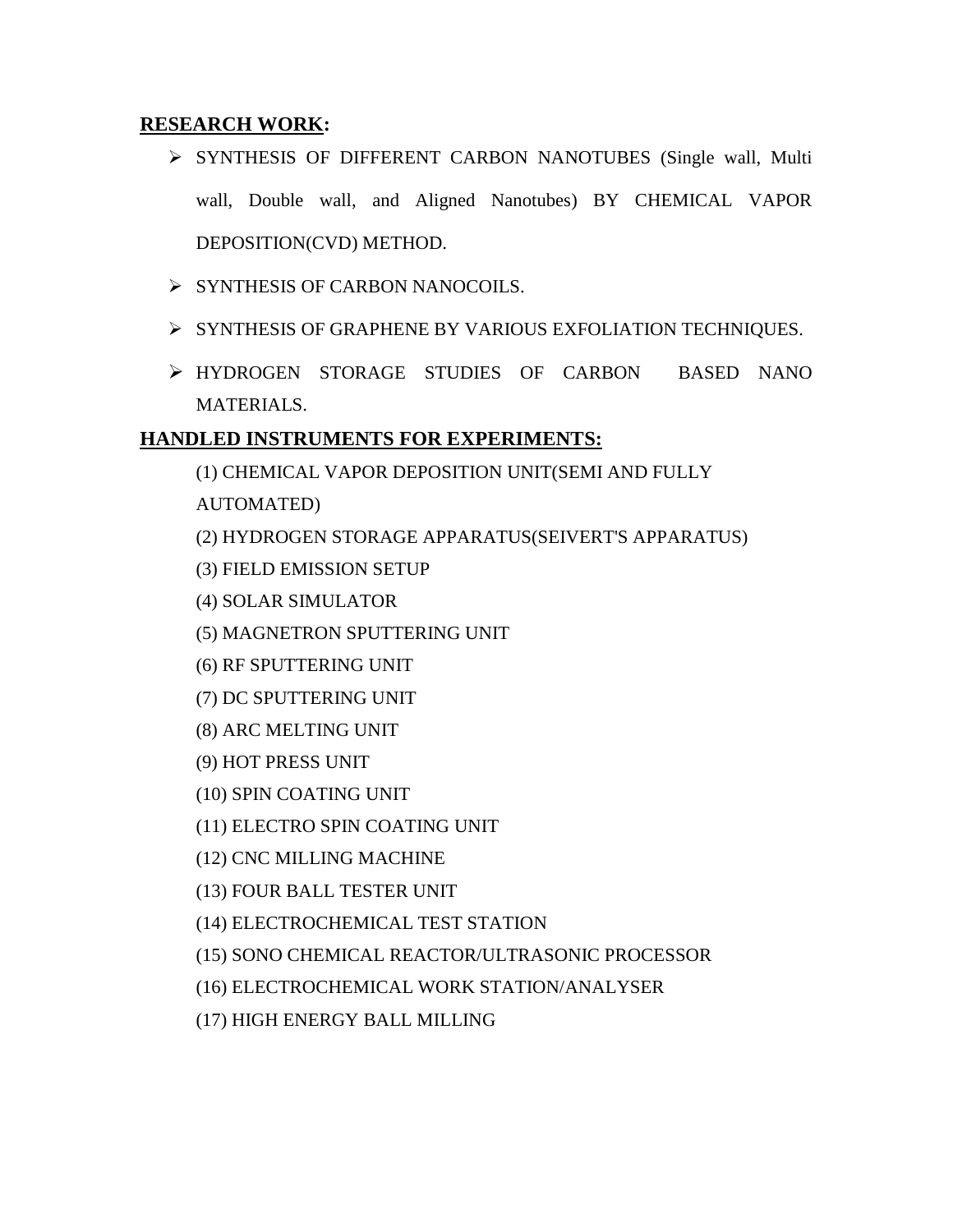# **HANDLED INSTRUMENTS FOR CHARACTERIZATION:**

- (A) X-RAY DIFFRACTOMETER (XRD)
- (B) RAMAN SPECTROMETER
- (C) FOURIER TRANSFORM INFRA-RED SPECTROMETER (FT-IR)
- (D) THERMO GRAVIMETRY ANALYSIS INSTRUMENT (TGA)
- (E) FIELD EMISSION SCANNING ELECTRON MICROSCOPE (FESEM)
- (F) HIGH RESOLUTION TRANMISSION ELECTRON MICROSCOPE (HRTEM)
- (G) ULTRA VIOLET-VISIBLE SPECTROMETER (UV-VIS)

# **PAPERS PRESENTED IN COFERENCES/JOURNALS:**

- "**Occupational Health Hazards In Nano Powder Handling**" in a national level conference.
- "**Synthesis And Characterization Of Carbon Nanotubes**" in a national level conference.
- "**Hydrogen Storage In Nanomaterials**" in a national level conference.
- "**Facile Synthesis Of Graphene Oxide And Graphene For Energy Related Applications**" in a international level workshop.
- "**Synthesis And Characterization Of Graphene/Tio<sup>2</sup> Nanocomposite For Photovoltaic Applications**" in a national level seminar.

# **CONFERENCE ATTENTED:**

- Attented the seminar on "**Frontiers in Condensed Matter Physics**" at School of Physics in Madurai Kamaraj University, Madurai.
- Attented the seminar on **"Photonics"** at School of Physics in Madurai Kamaraj University, Madurai.
- Attented one day national workshop on **"Nano Materials-Synthesis, charecterization and Applications"** in Mepco Schlenk Engineering College, Sivakasi.
- Worked as a volunteer in **"International Conference on Computational Intelligence and Multimedia Application"** conducted by Mepco Schlenk Engineering Collge, Sivakasi.